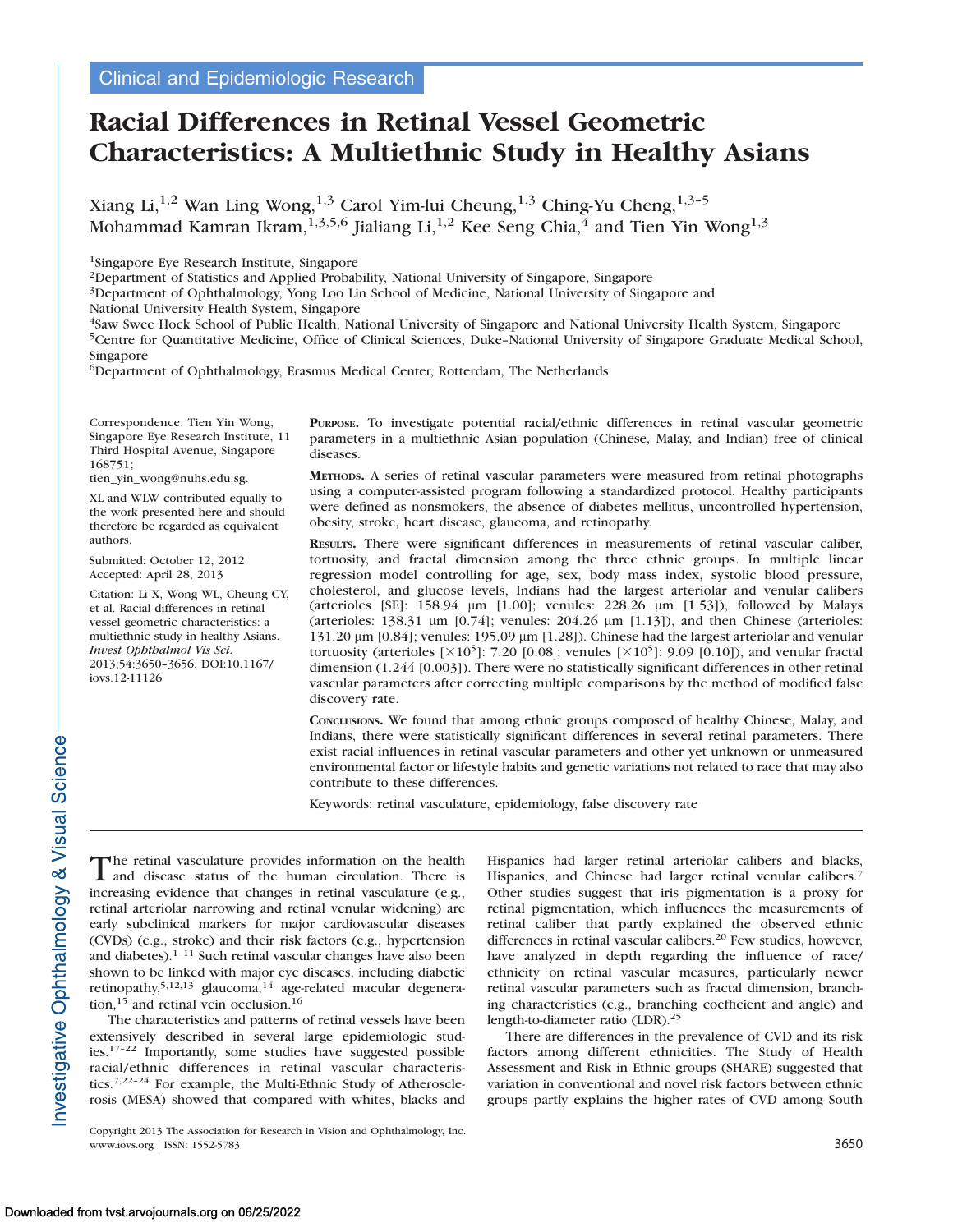Asians compared with Europeans and Chinese in Canada.<sup>26</sup> Therefore, understanding the effect of ethnicity on the variation of retinal vascular parameters may provide further significance in the prediction of CVD and eye diseases using retinal imaging technology.

The purpose of this study was to determine racial/ethnic differences on a range of retinal vascular measurements in a multiethnic healthy Asian adult population. In particular, we sought to minimize residual confounding by strict selection criteria and further model adjustment of confounders to determine the true impact of racial/ethnic differences on the retinal vasculature.

# MATERIALS AND METHODS

# Study Population

A subgroup of healthy persons were randomly selected from three population-based studies: the Singapore Malay Eye Study (SiMES, 2004–2006), the Singapore Indian Eye Study (SINDI, 2007–2009), and the Singapore Chinese Eye Study (SCES, 2009–2011). An age-stratified random sampling frame was used to select ethnic Malays (78.7% response rate,  $n = 3280$ ), Indians (75.6% response rate,  $n = 3400$ ), and Chinese (72.8%) response rate,  $n = 3353$ , 40 to 80 years of age, living in Singapore during each stipulated study period. The methodologies were published elsewhere in detail.27,28 In brief, all participants underwent a comprehensive ocular examination. A detailed interviewer-administered questionnaire was used to collect relevant sociodemographic, lifestyle data, and medical history from all participants.<sup>27</sup> All of these studies were conducted at the Singapore Eye Research Institute, in accordance with the Declaration of Helsinki, with written informed consent obtained from all subjects before participation. The study protocols were approved by the SingHealth Institutional Review Board.

#### Fundus Examination

Digital fundus photography was taken using a  $45^{\circ}$  digital retinal camera (Canon CR-DGi with a 10D SLR digital camera backing; Canon, Tokyo, Japan) after pupil dilation using tropicamide 1% and phenylephrine hydrochloride 2.5%. Two retinal images of each eye were obtained, one centered at the optic disc and another centered at the fovea. The spatial resolution of each image was  $3072 \times 2048$  pixels, and the images were stored without compression before analysis.

#### Measurement of Retinal Vascular Parameters

We used the optic disc–centered photograph of the right eye of each participant for image analysis; if the photograph of the right eye was ungradable, the measurement was performed on the left eye. Retinal vascular parameters were quantitatively measured and obtained from digital fundus images by using a new semiautomatic computer-assisted program (Singapore I Vessel Assessment [SIVA], version 3.0; National University of Singapore, Singapore, Singapore). Trained graders, masked to participant characteristics, executed the SIVA program to measure the retinal vasculature, according to a standardized protocol. The measured area of retinal vascular parameters was standardized and defined as the region from 0.5 to 2.0 disc diameters away from the disc margin. Images of poor quality, including those due to media opacities (e.g., dense lens opacity), small size of the pupil, or images that were out of focus or that had poor contrast, were excluded.

We measured the retinal vascular calibers following the standardized protocol used in the Atherosclerosis Risk in Communities Study.29 On the basis of the revised Knudtson-Parr-Hubbard formula,<sup>30</sup> the retinal arteriolar and venular calibers were summarized as central retinal artery equivalent (CRAE) and central retinal vein equivalent (CRVE), respectively. We also measured the fractal dimension as a global summary measure of retinal vascular network pattern and geometry.31–34 Larger values indicate a more complex branching pattern. Retinal vascular tortuosity was defined as the integral of the curvature square along the path of the vessel, normalized by the total path length.35–38 A smaller tortuosity value indicates a straighter vessel.

A few parameters were measured to describe the properties of the branching of vessels, including branching coefficient (BC), branching angle (BA), and length-to-diameter ratio (LDR).39–43 BC was calculated to measure the changes in the total cross-sectional area across the bifurcation. An increased BC represented wider branch vessels, and a decreased branching coefficient indicated narrower branch compared with the trunk vessel. BA was defined as the first angle subtended between the two daughter vessels at the vascular bifurcation.<sup>44</sup> LDR was defined as the ratio of the length between two branching points to the trunk vessel width.<sup>45</sup> The results of reliability tests have been reported previously.42,46

## Definition of Healthy Individuals

We excluded the participants with any self-reported stroke, self-reported heart disease, diabetes mellitus, uncontrolled hypertension, obesity, current smoking, refractive error  $\geq 8$ diopters (D) or  $\leq -12$  D, glaucoma,<sup>47</sup> any retinal diseases  $(diabetic retinopathy<sup>48</sup>$  and age-related macular degenera- $\frac{1}{9}$ , or had ungradable retinal fundus photographs. The definitions of glaucoma and retinal diseases have been reported previously.47–49

Uncontrolled hypertension was defined as self-reported physician diagnosed hypertension and use of antihypertension medication, whereas systolic blood pressure (SBP) was  $\geq$ 140 mm Hg or diastolic blood pressure (DBP) was  $\geq$ 90 mm Hg. Diabetes mellitus was defined as nonfasting plasma glucose  $\geq$ 11.1 mmol/L, self-reported physician diagnosed diabetes, or use of glucose-lowering medication. Obesity was defined as body mass index (BMI)  $\geq$  30. Cigarette smoking was categorized into current smoking and noncurrent smoking (i.e., former or nonsmokers).

After exclusion, there were 231 Chinese, 277 Malays, and 151 Indians with available retinal vascular parameter data for analysis.

#### Socioeconomic Status

Socioeconomic factors such as educational level (primary or lower/secondary/postsecondary), individual monthly income (SGD\$1000, SGD\$1000–\$2000, SGD\$2000–\$3000, and more than SGD\$3000), and housing type (1- to 2-room flat/3- to 4 room flat/5-room flat, condominium, or private housing) were captured in our study.

#### Statistical Analyses

All statistical analyses were performed using R version 2.15.2 (available in the public domain at http://www.r-project.org/).<sup>50</sup> Characteristics of the study participants were expressed as mean (SD) or number (percentage). ANOVA or  $\chi^2$  test (or Fisher's exact test) was performed to test the parameter differences among Chinese, Malays, and Indians, as appropriate. We define the base model with covariates consisting of age, sex, BMI, SBP, total cholesterol, and glucose level as confounding variables. ANCOVA, which incorporates ANOVA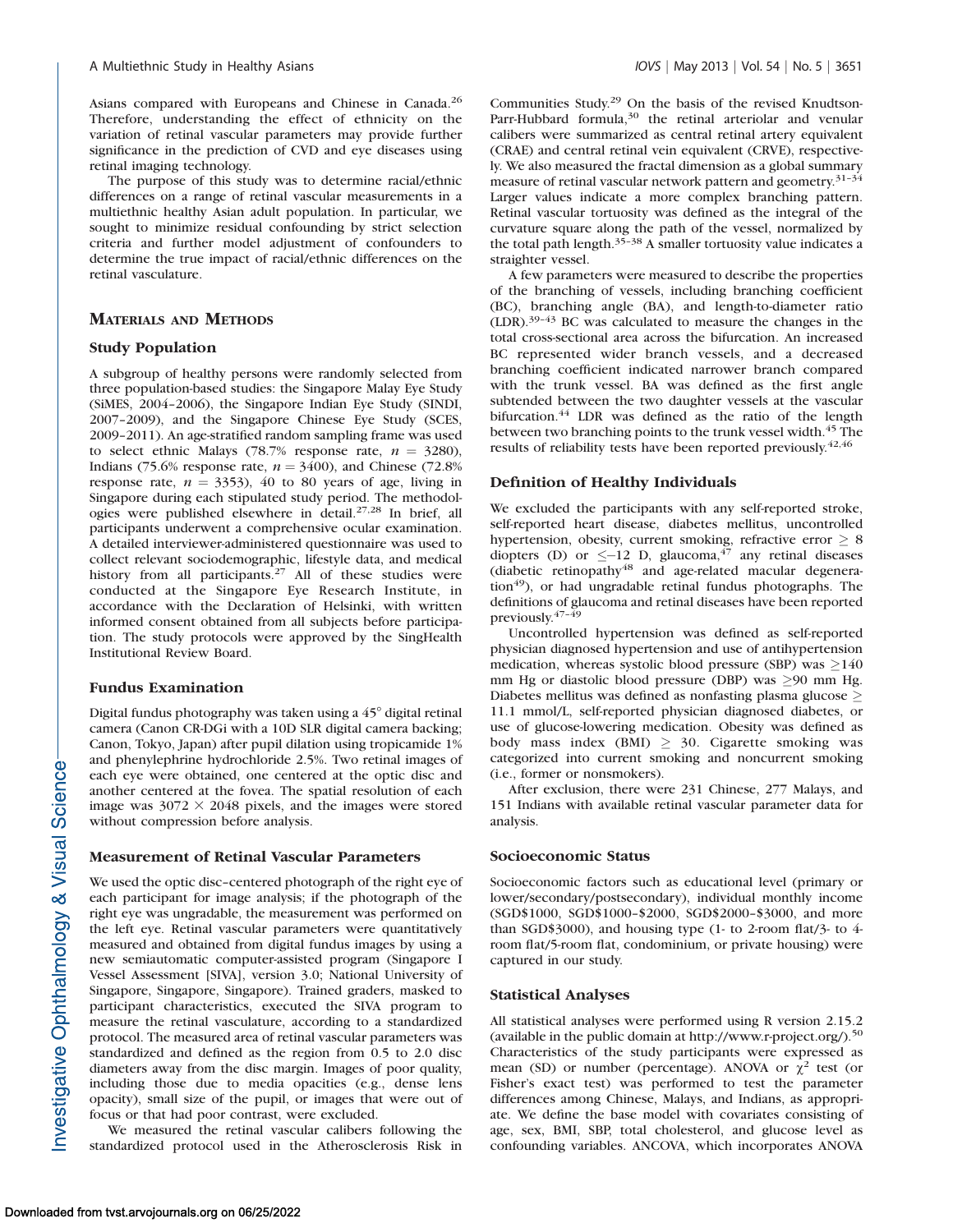and regression, was then performed to evaluate whether continuous retinal vascular parameters were equal across three ethnic groups, while further adjusting for the base model and three socioeconomic factors including education level, individual income, and housing. Such multiple covariates that adjusted for racial effects were displayed as adjusted mean (SE).

To further investigate and differentiate modifiable environmental effects (i.e., socioeconomic factors: education level, personal income, and housing) from racial effect on vascular parameters, we calculated partial eta squared,<sup>51</sup> which represents the proportion of the additional variability explained by each scioeconomic factor, its combined effect, and race, respectively, to the total variability unexplained by the base model described above. Partial eta squared can be used to compare the independent additional effect from each variable, where high partial eta squared indicates the higher explanatory impact of factor to the response variable. Likelihood ratio tests were applied to test the additional effects of each socioeconomic factor, socioeconomic factors combined, and race, respectively, from our base model.

A modified false discovery rate (FDR) technique in multiple testing under dependence was used to select important variables under the multiple testing situation of this analysis.<sup>52</sup> The adjustment based on FDR is able to identify markers more effectively than the conservative Bonferroni correction, which controls only the family-wise type I error.<sup>53</sup> FDR procedures are increasingly being used in research areas with large numbers of interrelated variables such as single nucleotide polymorphisms in population genetics<sup>54</sup> and voxels in neuroimaging.<sup>55</sup> Moreover, modified FDR is able to deal with dependent multiple tests, whereas the use of Bonferroni correction or naïve FDR approach requires the independence of the tests. The experiment-wise significance level  $(\alpha)$  was set as 0.05.

## **RESULTS**

Table 1 summarizes the demographic characteristics of the study subjects. Overall, Indians were significantly older than Chinese or Malays ( $P < 0.001$ ). There were significant differences in the distribution of age, sex, diastolic blood pressure, BMI, glucose, and low socioeconomic factors among the three ethnic groups. After correcting for multiple tests using the modified FDR method, age, sex, BMI, glucose, and low socioeconomic factors were still significantly different. Table 2 shows the comparison of retinal vascular parameters across the three ethnic groups. CRAE, CRVE, venular fractal dimension, and arteriolar and venular tortuosity were significantly different among the groups, after modified FDR correction. After further adjustment of multiple confounders, these five retinal parameters and arteriolar fractal dimension were statistically significantly different among the groups. Bifurcation parameters did not show significant differences among groups after correcting for multiple tests. Table 3 shows the relative proportion of variability explained by each social economic factor, its combination, and race that were unexplained by potential risk factors of age and sex, of BMI, SBP, total cholesterol, and glucose levels in the disease-free subjects. Race accounted for 32% of the unexplained variability for CRVE and over 40% for CRAE, arteriolar and venular tortuosity, whereas combined socioeconomic factors constitute less than 2.5%.

Figure 1 shows the racial effect on parameters selected from the statistically significant parameters after correcting for multiple comparisons in Table 2. Indians had the largest multiple adjusted mean [SE] of CRAE (158.94 µm [1.00]) and CRVE (228.26 µm [1.53]), followed by Malays (CRAE: 138.31  $\mu$ m [0.74]; CRVE: 204.26  $\mu$ m [1.13]), and then Chinese (CRAE: 131.20 μm [0.84]; CRVE: 195.09 μm [1.28]). Chinese had the

| TABLE 1. | Demographic Characteristics of the Study Subjects |  |  |  |  |
|----------|---------------------------------------------------|--|--|--|--|
|----------|---------------------------------------------------|--|--|--|--|

Characteristics Chinese,  $n = 231$ Malay,  $n = 277$ Indian,  $n = 151$  P Value\* Age 52.75 (6.55) 50.53 (8.91) 55.93 (7.97)  $\langle 0.001 \dagger$ Sex, female 113 (48.9%) 152 (54.9%) 48 (31.8%) <0.001† Systolic blood pressure 121.5 (10.79) 123.05 (9.77) 122.88 (10.94) 0.213 Diastolic blood pressure 74.56 (7.39) 73.29 (7.1) 75.08 (7.21) 0.028 BMI 22.78 (2.94)  $22.78 \, (2.94)$   $24.5 \, (3.18)$   $24.75 \, (3.05)$   $\langle 0.001 \, \text{°} \rangle$ Glucose 5.72 (1.66) 5.72 (1.66) 5.2 (1.14) 5.64 (1.24)  $\langle 0.001 \dagger$ Cholesterol 5.55 (0.93) 5.45 (0.97) 5.33 (0.97) 5.33 (0.97) Socioeconomic factors Education  $<$  0.001 $\dagger$ Primary or lower 88 (38.1%) 140 (50.5%) 60 (39.7%) Secondary 63 (27.3%) 92 (33.2%) 53 (35.1%) Postsecondary 38 (25.2%) 80 (34.6%) 45 (16.2%) 38 (25.2%)  $\epsilon$  = 1 and  $\epsilon$  = 1 and  $\epsilon$  = 1 and  $\epsilon$  = 1 and  $\epsilon$  = 1 and  $\epsilon$  = 1 and  $\epsilon$  = 1 and  $\epsilon$  = 1 and  $\epsilon$  = 1 and  $\epsilon$  = 1 and  $\epsilon$  = 1 and  $\epsilon$  = 1 and  $\epsilon$  = 1 and  $\epsilon$  = 1 and  $\epsilon$  = 1 and  $\epsilon$  = 1 and  $\epsilon$  = 1 and <S\$1000 57 (26%) 129 (46.7%) 46 (31.5%) S\$1001–S\$2000 62 (28.3%) 82 (29.7%) 50 (34.2%) S\$2001–S\$3000 41 (18.7%) 38 (13.8%) 19 (13%)  $\ge$  59 (26.9%) 27 (9.8%) 31 (21.2%) House  $< 0.001$ <sup>+</sup> 1- to 2-room flat  $1 (0.4\%)$   $26 (9.4\%)$   $4 (2.7\%)$ 3- to 4-room flat 121 (52.6%) 178 (64.3%) 87 (58.8%) 5-room flat/condominium/private housing 108 (47%) 73 (26.4%) 57 (38.5%)

Data represented as mean (SD) or number (percentage).

\* P value based on ANOVA or  $\chi^2$  test as appropriate.

† Significant after correcting multiple tests using modified FDR.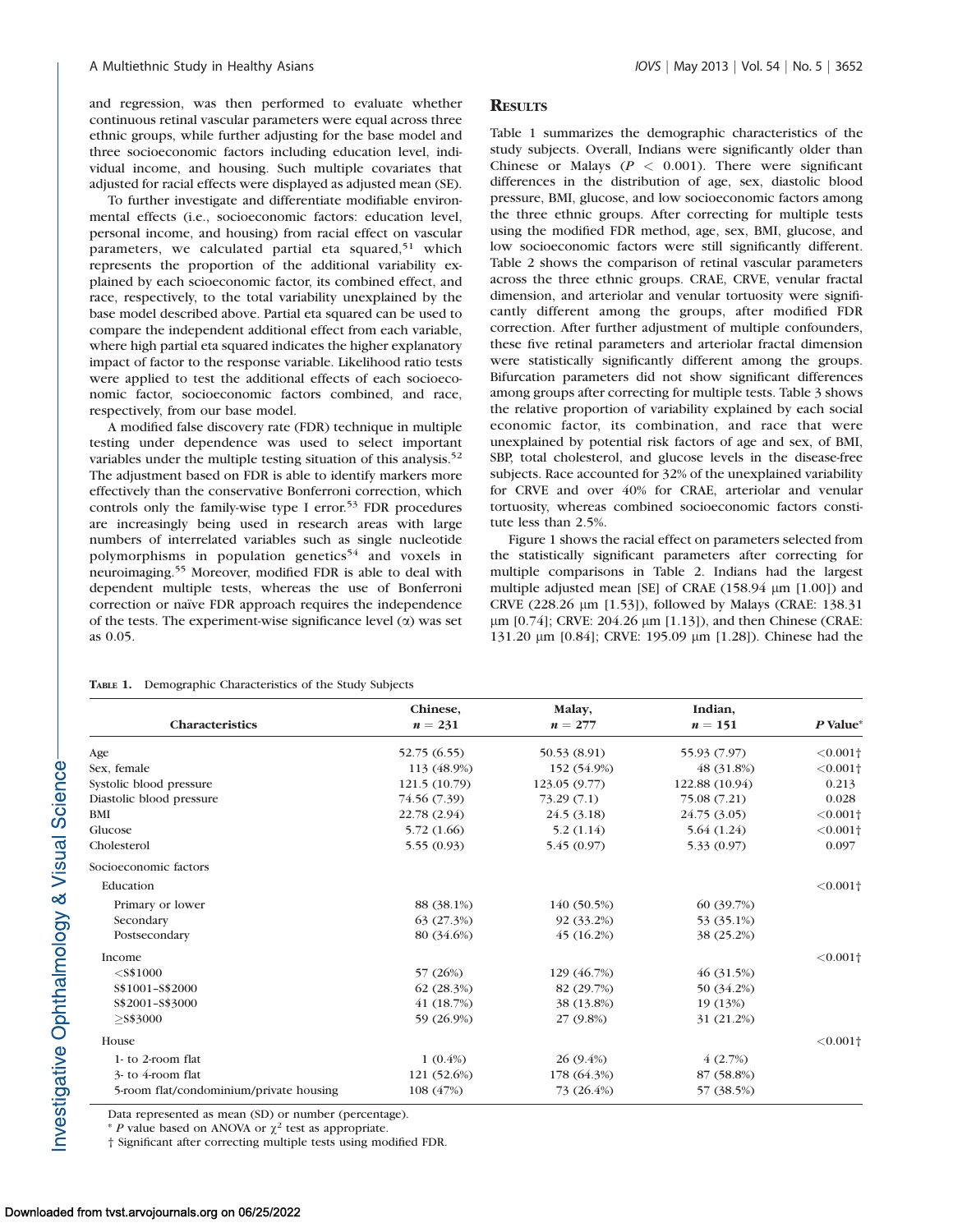TABLE 2. Summary of Retinal Vascular Parameters by the Three Ethnic Groups

|                                    | Chinese,       | Malay,                           | Indian,        |               | P Value <sup>+</sup> |
|------------------------------------|----------------|----------------------------------|----------------|---------------|----------------------|
| <b>Retinal Vascular Parameters</b> | $n = 231$      | $n = 277$                        | $n = 151$      | P Value*      |                      |
| Caliber                            |                |                                  |                |               |                      |
| Central retinal artery equivalent  | 131.22 (9.99)  | 138.97 (10.07)<br>158.21 (18.17) |                | $< 0.001 \pm$ | $< 0.001 \pm$        |
| Central retinal vein equivalent    | 193.94 (13.85) | 205.28 (15.82)                   | 228.41 (25.23) | $< 0.001 \pm$ | $< 0.001 \pm$        |
| Fractal dimension                  |                |                                  |                |               |                      |
| Arterioles                         | 1.25(0.04)     | 1.22(0.05)                       | 1.24(0.06)     | 0.041         | $< 0.001 \pm$        |
| <b>Venules</b>                     | 1.24(0.05)     | 1.22(0.05)                       | 1.22(0.06)     | $< 0.001 \pm$ | $< 0.001 \pm$        |
| Tortuosity $(\times 10^5)$         |                |                                  |                |               |                      |
| Arterioles                         | 7.24(1.27)     | (4.93(0.99))                     | 5.41 (1.36)    | $< 0.001 \pm$ | $< 0.001 \pm$        |
| <b>Venules</b>                     | 9.03(1.3)      | 6.38(1.16)                       | 6.49(1.86)     | $< 0.001 \pm$ | $< 0.001 \pm$        |
| <b>Bifurcation</b>                 |                |                                  |                |               |                      |
| Branching coefficient [a]          | 1.42(0.18)     | 1.41(0.2)                        | 1.46(0.22)     | 0.055         | 0.659                |
| Branching coefficient [v]          | 1.25(0.16)     | 1.24(0.14)                       | 1.25(0.19)     | 0.298         | 0.346                |
| Branching angle [a]                | 79.46 (8.74)   | 79.64 (10.26)                    | 80.45 (11.24)  | 0.620         | 0.059                |
| Branching angle [v]                | 79.99 (8.94)   | 78 (9.29)                        | 79.16 (9.8)    | 0.054         | 0.120                |
| Length diameter ratio [a]          | 15.71 (7.56)   | 14.66 (7.97)                     | 15.51 (7.69)   | 0.277         | 0.195                |
| Length diameter ratio [v]          | 13.63 (7.42)   | 13.38 (7.93)                     | 13.7(7.18)     | 0.891         | 0.765                |

Data represented as mean (SD); [a], arterioles; [v], venules.

\* P value based on ANOVA.

† P value based on ANCOVA, adjusting for age, sex, body mass index, systolic blood pressure, cholesterol and glucose, educational level, individual income, and housing type.

‡ Significant after correcting multiple tests using modified FDR.

largest tortuosity (arterioles  $(\times 10^5)$ : 7.24 [0.09]; venules  $(X10<sup>5</sup>)$ : 9.09 [ $X0.10$ ]), and venular fractal dimension (1.244) [0.003]). Malays and Indians had similar tortuosity and venular fractal dimension, whereas Chinese and Indians had similar arteriolar fractal dimension.

Figure 2 shows examples of retinal fundus photographs assessed quantitatively by the Singapore I Vessel Assessment (SIVA) software (version 3.0; National University of Singapore) for fractal dimension of age- and sex-matched Chinese, Malay, and Indian participants.

TABLE 3. Residual Analysis to Study the Contribution of Each Factor on Response

|                                      | Socioeconomic Status |               |               |                       |                  |
|--------------------------------------|----------------------|---------------|---------------|-----------------------|------------------|
| Parameter                            | Education            | Income        | House         | Combined <sup>+</sup> | Race             |
| Caliber                              |                      |               |               |                       |                  |
| Central retinal artery equivalent    |                      |               |               |                       |                  |
| Partial eta squared, %<br>$P$ value* | 1.1<br>0.03          | 0.55<br>0.323 | 0.51<br>0.201 | 1.55<br>0.193         | 42.9<br>< 0.001  |
| Central retinal vein equivalent      |                      |               |               |                       |                  |
| Partial eta squared, %<br>$P$ value* | 1.18<br>0.023        | 0.71<br>0.21  | 0.15<br>0.627 | 1.68<br>0.15          | 31.8<br>< 0.001  |
| Fractal dimension                    |                      |               |               |                       |                  |
| Arterioles                           |                      |               |               |                       |                  |
| Partial eta squared, %<br>$P$ value* | 0.01<br>0.968        | 0.62<br>0.268 | 0.22<br>0.506 | 1.14<br>0.4           | 5.4<br>< 0.001   |
| <b>Venules</b>                       |                      |               |               |                       |                  |
| Partial eta squared, %<br>$P$ value* | 0.21<br>0.512        | 0.22<br>0.711 | 0.17<br>0.576 | 0.82<br>0.631         | 3.77<br>< 0.001  |
| Tortuosity                           |                      |               |               |                       |                  |
| Arterioles                           |                      |               |               |                       |                  |
| Partial eta squared, %<br>$P$ value* | 0.41<br>0.273        | 1.44<br>0.027 | 1.66<br>0.005 | 2.44<br>0.029         | 40.09<br>< 0.001 |
| <b>Venules</b>                       |                      |               |               |                       |                  |
| Partial eta squared, %<br>$P$ value* | 0.49<br>0.212        | 1.63<br>0.016 | 0.16<br>0.607 | 1.69<br>0.149         | 40.87<br>< 0.001 |

\* Likelihood ratio test.

† Education, Income, and Housing combined.

Investigative Ophthalmology & Visual Science-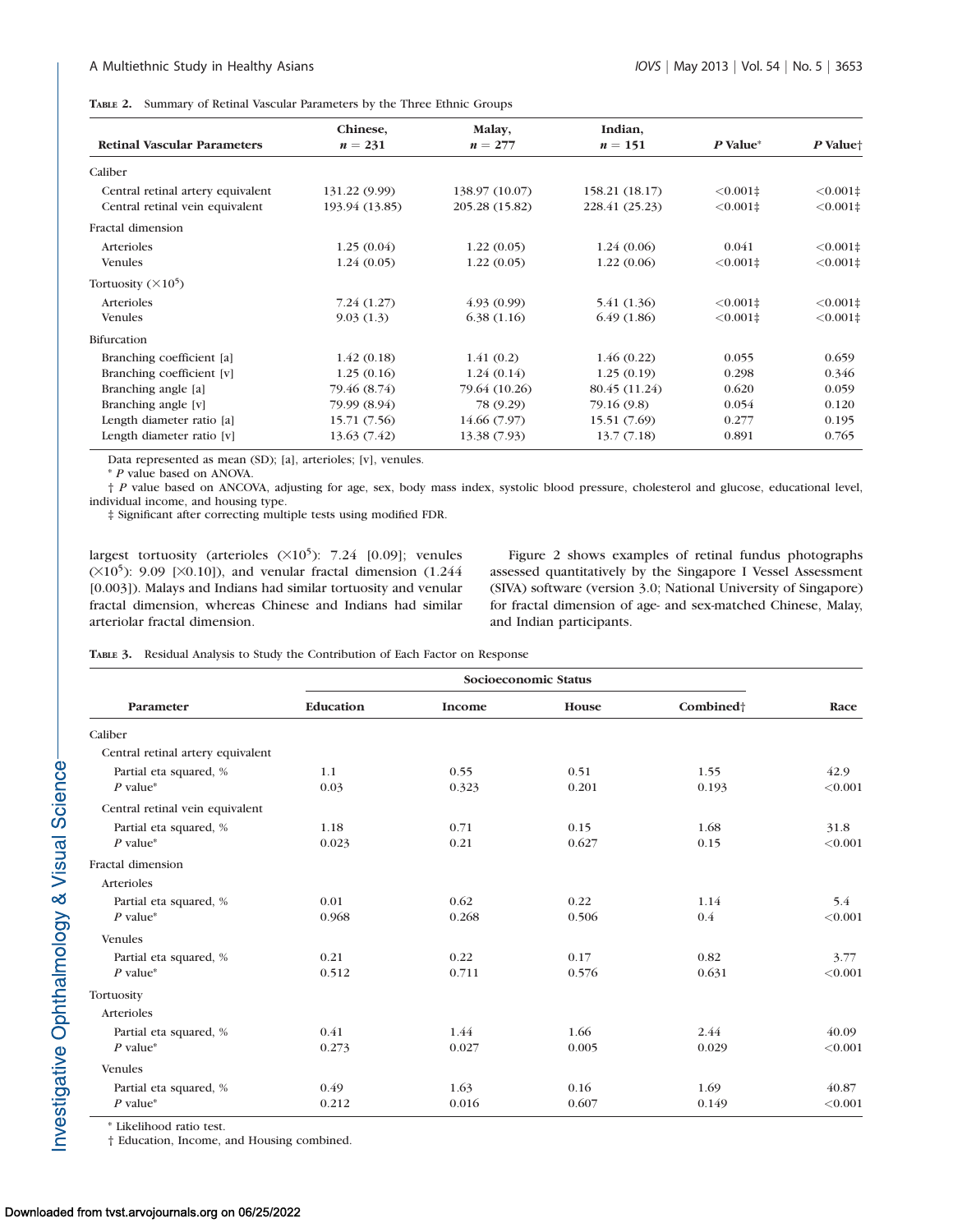

FIGURE 1. Racial difference of retinal vascular parameters, adjusting for age, sex, body mass index, systolic blood pressure, cholesterol, and glucose. The data presented are mean and SEs. Chinese serve as ''reference,'' and the racial effect is represented as the difference between Chinese and two other ethnic groups. Some numbers were multiplied by 10, to be shown in one graph regardless of the parameter units.

## **DISCUSSION**

Few studies have directly compared a wide range of retinal vascular parameters across multiethnic populations, particularly in healthy adult populations. With a wide spectrum of retinal vascular parameters, our study allowed us to perform a comprehensive comparison among three ethnic groups and provided new insight into potential differences in retinal vascular parameters among different ethnic groups. We observed that retinal vascular parameters, in particular retinal vascular calibers, fractal dimension, and tortuosity, were statistically significantly different among Chinese, Malays, and Indians after correcting for multiple tests using the modified FDR approach.

Our main limitation in the interpretation of our findings is the methodologic issue of addressing residual confounding, which may underlie some of our observed differences. Despite our efforts to limit confounding by implementation of strict exclusion criteria and adjustment in the analyses, the differences in retinal vascular parameters among different ethnicities may still be due to residual confounding. However, our residual analysis showed high racial impact on vascular parameters (accounted for 32% of the unexplained variability for CRVE and over 40% for CRAE, and arteriolar and venular tortuosity), of up to almost 30-fold over the impact of modifiable combined socioeconomic factors (i.e., education level, personal income, and housing). Nonetheless, there are other underlying mechanisms such as genetic variations and lifestyle habits not related to race or other environment factors yet unknown or unmeasured (i.e., diet or preventive medical care) in our present study that may influence the reported differences. Ethnic variability in the retinal vessel calibers,



FIGURE 2. Retinal fundus photograph assessed quantitatively by a newer computer-assisted program. Arterioles are in red and venules are in blue. The measured area of retinal vascular fractal dimension was standardized and defined as the region from 0.5 to 2.0 disc diameters away from the disc margin. Fractal dimension was calculated from the skeletonized line tracing using the box-counting method. Three examples are presented. Left: a Chinese person (45 years of age; female) with fractal dimension (arteriole: 1.2808; venules: 1.2775). Middle: a Malay person (44 years of age; female) with fractal dimension (arterioles: 1.2088; venules: 1.1929). Right: an Indian person (43 years of age; female) with fractal dimension (arterioles: 1.2771; venules: 1.2272).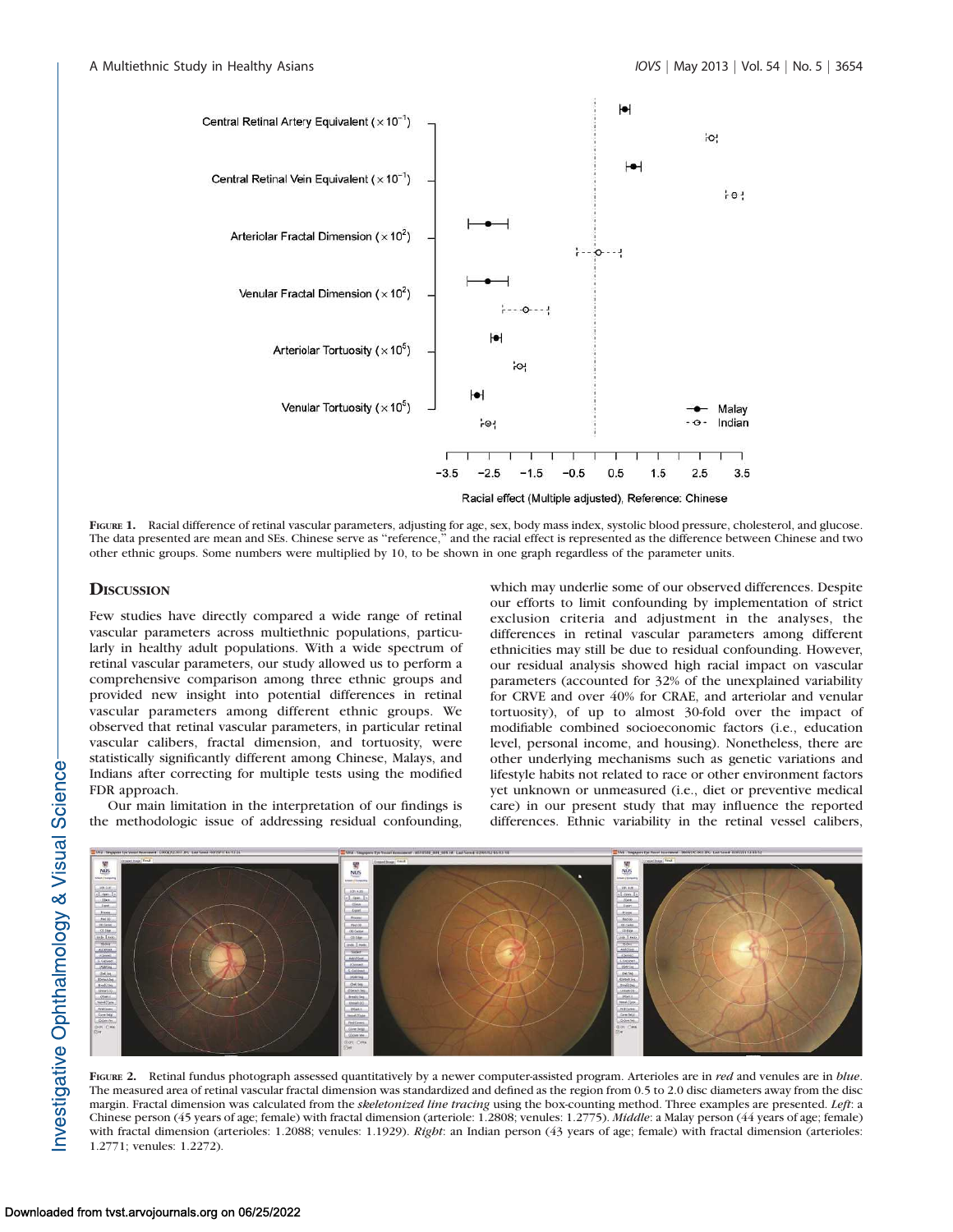which may also be partly due to the variations in retinal pigmentation, as approximated by iris color, could be a possible source of measurement error of retinal vessel caliber.<sup>20</sup> Other possible limitations include selection bias due to unmatched data despite our strict selection criteria, bias from self-reported measures, and random errors associated with photographic technique and cardiac cycle.<sup>24,29</sup> The strengths of this study include the use of a computer-assisted program and the quantitative measurement on a range of retinal vascular parameters.

Numerous studies have reported a strong link between changes in retinal vascular caliber and a range of systemic factors (e.g., hypertension and diabetes), suggesting that retinal vascular caliber measurement can be used as a research tool to better understand the relationship between the retinal microvasculature and systemic diseases.<sup>1-3,7,56</sup> Recent studies have identified a number of other retinal vascular features including tortuosity, fractal dimension, bifurcation, and LDR that may also relate to microvascular damage and indicate the ''optimal state'' of the retinal microcirculation. For example, retinal vascular tortuosity was shown to be positively associated with cholesterol and blood pressure levels.5,22 Other studies suggested that retinal vascular fractal dimension is association with hypertension<sup>42,57</sup> and stroke.<sup>58,59</sup> Thus, retinal vascular imaging technology may help to shed important clinical implications for the prediction, prevention, or treatment of CVD and major eye diseases. Testing and validating the clinical use of retinal vascular imaging for CVD risk prediction and risk stratification are currently ongoing.<sup>25</sup>

There is growing evidence to imply that retinal vascular parameters may vary between racial and ethnic groups. The MESA has shown that compared with whites, blacks and Hispanics had larger CRAE; and blacks, Hispanics, and Chinese had larger CRVE.<sup>7</sup> The Sydney Childhood Eye Study (SCES) reported that both CRAE and CRVE were substantially wider in East Asian than those in the Caucasian children.<sup>20</sup> The Singapore Cohort Study of the Risk Factors for Myopia (SCORM) reported CRVE and CRAE were significantly narrower in Chinese, compared with Malay and Indian children.<sup>24</sup> The Child Heart and Health Study in England (CHASE) found that South Asian (Indian, Pakistani, Bangladeshi, or a combination of these) and African Caribbean children had levels of arteriolar tortuosity similar to those of white Europeans, whereas other ethnic groups from Asia (mainly Afghanistan, China, and Turkey) had lower levels of arteriolar tortuosity.<sup>22</sup> In accordance with these findings, we found that Chinese had narrower caliber and higher tortuosity compared with those of Malays and Indians.

Our data suggested that fractal dimension varied between ethnic groups. Chinese had larger venular fractal dimension compared with that of Malays and Indians, and Malays had smaller arteriolar fractal dimension compared with that of Chinese and Indians. However, no significant difference was found in branching parameters after controlling for multiple comparisons using modified FDR.

In conclusion, our findings suggest racial differences in retinal vascular parameters, in particular, retinal vascular calibers, fractal dimension, and tortuosity in a healthy multiethnic Asian adult population. Other yet unknown factors or unmeasured environmental factor or lifestyle habits or genetic variations not related to race may also explain some of these differences.

#### Acknowledgments

The authors thank Lee Lin Jun (Singapore Eye Research Institute) for overall help in managing images and grading.

Disclosure: X. Li, None; W.L. Wong, None; C.Y.-L. Cheung, None; C.-Y. Cheng, None; M.K. Ikram, None; J. Li, None; K.S. Chia, None; T.Y. Wong, None

#### **References**

- 1. Ikram MK, Witteman JC, Vingerling JR, et al. Retinal vessel diameters and risk of hypertension: the Rotterdam Study. Hypertension. 2006;47:189–194.
- 2. Kawasaki R, Cheung N, Wang JJ, et al. Retinal vessel diameters and risk of hypertension: the Multiethnic Study of Atherosclerosis. J Hypertens. 2009;27:2386–2393.
- 3. Klein R, Klein BE, Moss SE, Wong TY. Retinal vessel caliber and microvascular and macrovascular disease in type 2 diabetes: XXI: the Wisconsin Epidemiologic Study of Diabetic Retinopathy. Ophthalmology. 2007;114:1884–1892.
- 4. Nguyen TT, Wong TY, Islam FM, et al. Evidence of early retinal microvascular changes in patients with type 2 diabetes and depression. Psychosom Med. 2010;72:535–538.
- 5. Cheung CY, Zheng Y, Hsu W, et al. Retinal vascular tortuosity, blood pressure, and cardiovascular risk factors. Ophthalmology. 2011;118:812–818.
- 6. Sun C, Liew G, Wang JJ, et al. Retinal vascular caliber, blood pressure, and cardiovascular risk factors in an Asian population: the Singapore Malay Eye Study. Invest Ophthalmol Vis Sci. 2008;49:1784–1790.
- 7. Wong TY, Islam FM, Klein R, et al. Retinal vascular caliber, cardiovascular risk factors, and inflammation: the Multi-Ethnic Study of Atherosclerosis (MESA). Invest Ophthalmol Vis Sci. 2006;47:2341–2350.
- 8. McGeechan K, Liew G, Macaskill P, et al. Prediction of incident stroke events based on retinal vessel caliber: a systematic review and individual-participant meta-analysis. Am J Epidemiol. 2009;170:1323–1332.
- 9. McGeechan K, Liew G, Macaskill P, et al. Meta-analysis: retinal vessel caliber and risk for coronary heart disease. Ann Intern Med. 2009;151:404–413.
- 10. Sun C, Wang JJ, Mackey DA, Wong TY. Retinal vascular caliber: systemic, environmental, and genetic associations. Surv Ophthalmol. 2009;54:74–95.
- 11. Nguyen TT, Wong TY. Retinal vascular changes and diabetic retinopathy. Curr Diab Rep. 2009;9:277–283.
- 12. Klein R, Myers CE, Lee KE, Gangnon R, Klein BE. Changes in retinal vessel diameter and incidence and progression of diabetic retinopathy. Arch Ophthalmol. 2012;130:749–755.
- 13. Mendrinos E, Mangioris G, Papadopoulou DN, et al. Retinal vessel analyzer measurements of the effect of panretinal photocoagulation on the retinal arteriolar diameter in diabetic retinopathy. Retina. 2010;30:555–561.
- 14. Mitchell P, Leung H, Wang JJ, et al. Retinal vessel diameter and open-angle glaucoma: the Blue Mountains Eye Study. Ophthalmology. 2005;112:245–250.
- 15. Jeganathan VS, Kawasaki R, Wang JJ, et al. Retinal vascular caliber and age-related macular degeneration: the Singapore Malay Eye Study. Am J Ophthalmol. 2008;146:954-959.
- 16. Youm DJ, Ha MM, Chang Y, Song SJ. Retinal vessel caliber and risk factors for branch retinal vein occlusion. Curr Eye Res. 2012;37:334–338.
- 17. Liew G, Shankar A, Wang JJ, et al. Apolipoprotein E gene polymorphisms and retinal vascular signs: the Atherosclerosis Risk in Communities (ARIC) study. Arch Ophthalmol. 2007; 125:813–818.
- 18. McGeechan K, Liew G, Macaskill P, et al. Risk prediction of coronary heart disease based on retinal vascular caliber (from the Atherosclerosis Risk In Communities [ARIC] Study). Am J Cardiol. 2008;102:58–63.
- 19. Wong TY, Duncan BB, Golden SH, et al. Associations between the metabolic syndrome and retinal microvascular signs: the